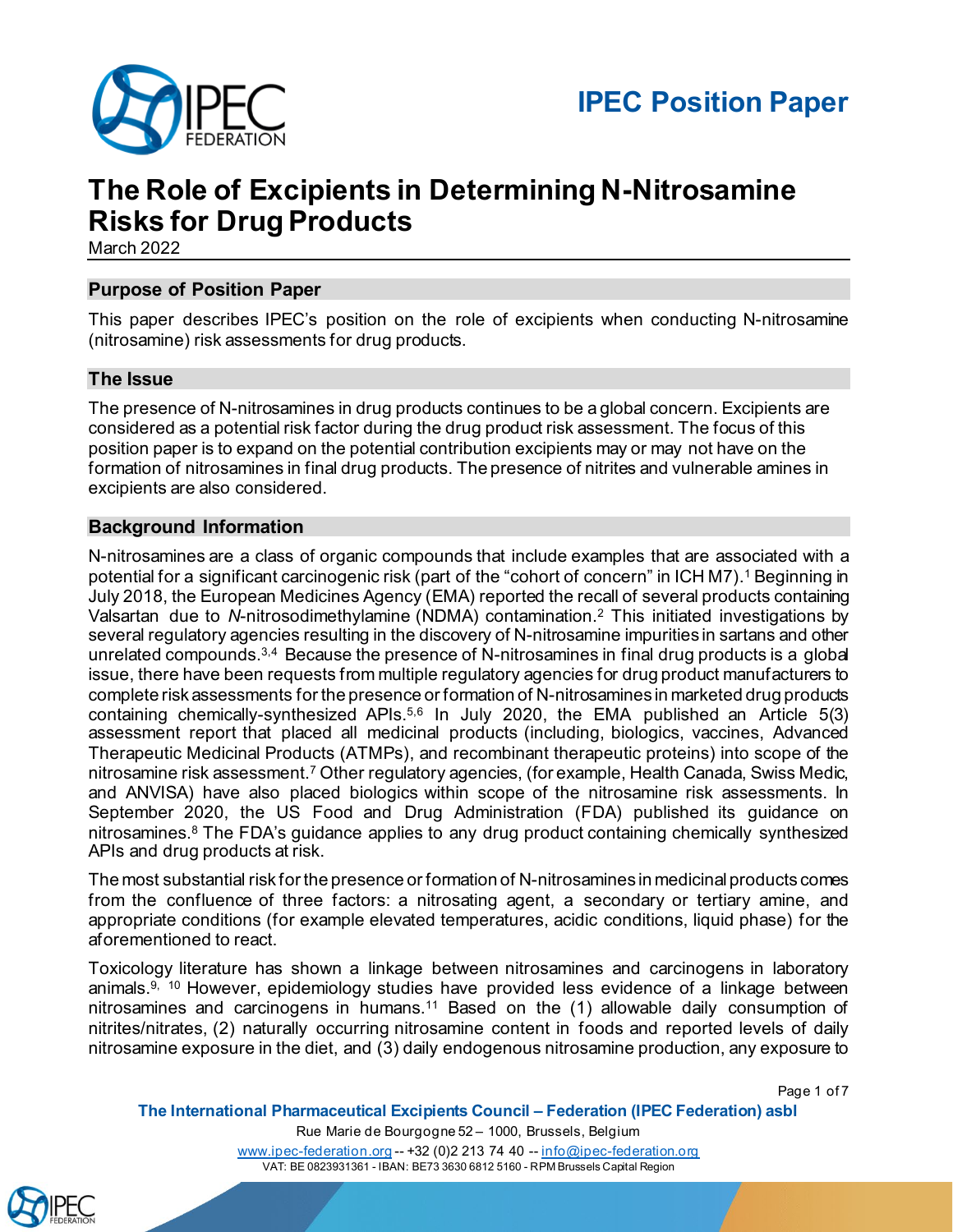

## **The Role of Excipients in Determining N-Nitrosamine Risks for Drug Products**

nitrites and/or nitrates in an excipient would cause humans to be exposed to significantly lower levels of nitrites/nitrates than the current limits established for food consumption, and to lower levels of nitrosamines than those from the diet and produced endogenously.

Risk assessments by the drug product manufacturer should be designed to evaluate the potential sources of nitrosamine formation and contamination during manufacturing of drug products. The risk of the presence of nitrosamine compounds within excipients itself is very low; however, many excipients contain traces of nitrites that can result in formation of nitrosamines under specific conditions within the drug product. The IPEC questionnaires [\(IPEC-Americas Template,](https://ipecamericas.org/news/nitrosamines-template-now-available-ipec-members) IPEC-Europe [Template\)](https://www.ipec-europe.org/uploads/publications/20210315-ie-questionnaire-for-excipient-nitrosamines-risk-evaluation-f-1615998997.docx) identify checkpoints, namely the manufacturing process, vulnerable amines and nitrosating agent, to be assessed.

Excipient manufacturers are diverse. Some manufacturers are large multinational chemical companies whose sales to the pharmaceutical industry represent a small fraction of their overall sales. Other manufacturers are small but focused on highly regulated markets such as pharmaceuticals, dietary supplements, and food. Excipient manufactures may derive products from natural sources such as mines or botanical sources, and others may synthesize products from smaller chemical building blocks. Some excipient manufacturers may also produce simple mixtures of excipients obtained from other excipient manufacturers. In such cases, the excipient manufacturer is often in a similar situation to the Marketing Authorisation Holders (MAH) i.e., they are dependent on other excipient manufacturers to provide technical and regulatory information. And even those excipient manufacturers that synthesize products from smaller building blocks will outsource raw materials supplies, so are again dependent on those raw material suppliers for information, in many cases.

With such a broad range of excipient suppliers comes varied approaches to providing information on products and responding to customers regarding regulatory and technical questions. As a proactive approach, excipient manufacturers could includethe relevant and available information on nitrosamine impurities for an excipient in the form of a declaration to customers to mitigate the risk in drug product development. IPEC questionnaires can provide the specific data to facilitate such evaluations. The risk due to the possible presence of nitrosating agents, vulnerable amines, or nitrosamines in excipients requires some perspective to provide the proper context for any perceived risk. The risk coming from an excipient will depend on the formulation components in the drug product, including the active pharmaceutical ingredient (API), and the amount of the excipient used in the formulation.

## **IPEC Federation Position**

## **Nitrosating Compounds in Excipients**

Concern for nitrosating compounds in excipients has focused attention on nitrites and nitrates, neither of which are powerful nitrosating compounds on their own, but, under certain conditions, can potentially react with other materials to form nitrosamines. Nitrite can form the reactive species nitrous anhydride (N2O $_3$ ) under mildly acidic conditions. $^{12}$  Nitrates can react to form nitrite through enzymatic reduction, which then can form the reactive nitrous anhydride under acidic conditions.13

The report by Wu et al. measured nitrates and nitrites in samples of microcrystalline cellulose (MCC), lactose, pre-gelatinised starch, povidone, crospovidone, sodium starch glycolate (SSG), sodium croscarmellose, stearic acid, hydroxypropyl cellulose (HPC) and silicon dioxide.14 Reported levels of

Page 2 of 7

**The International Pharmaceutical Excipients Council – Federation (IPEC Federation) asbl**

Rue Marie de Bourgogne 52 – 1000, Brussels, Belgium

[www.ipec-federation.org](http://www.ipec-federation.org/) -- +32 (0)2 213 74 40 -- [info@ipec-federation.org](mailto:info@ipec-federation.org) VAT: BE 0823931361 - IBAN: BE73 3630 6812 5160 - RPM Brussels Capital Region

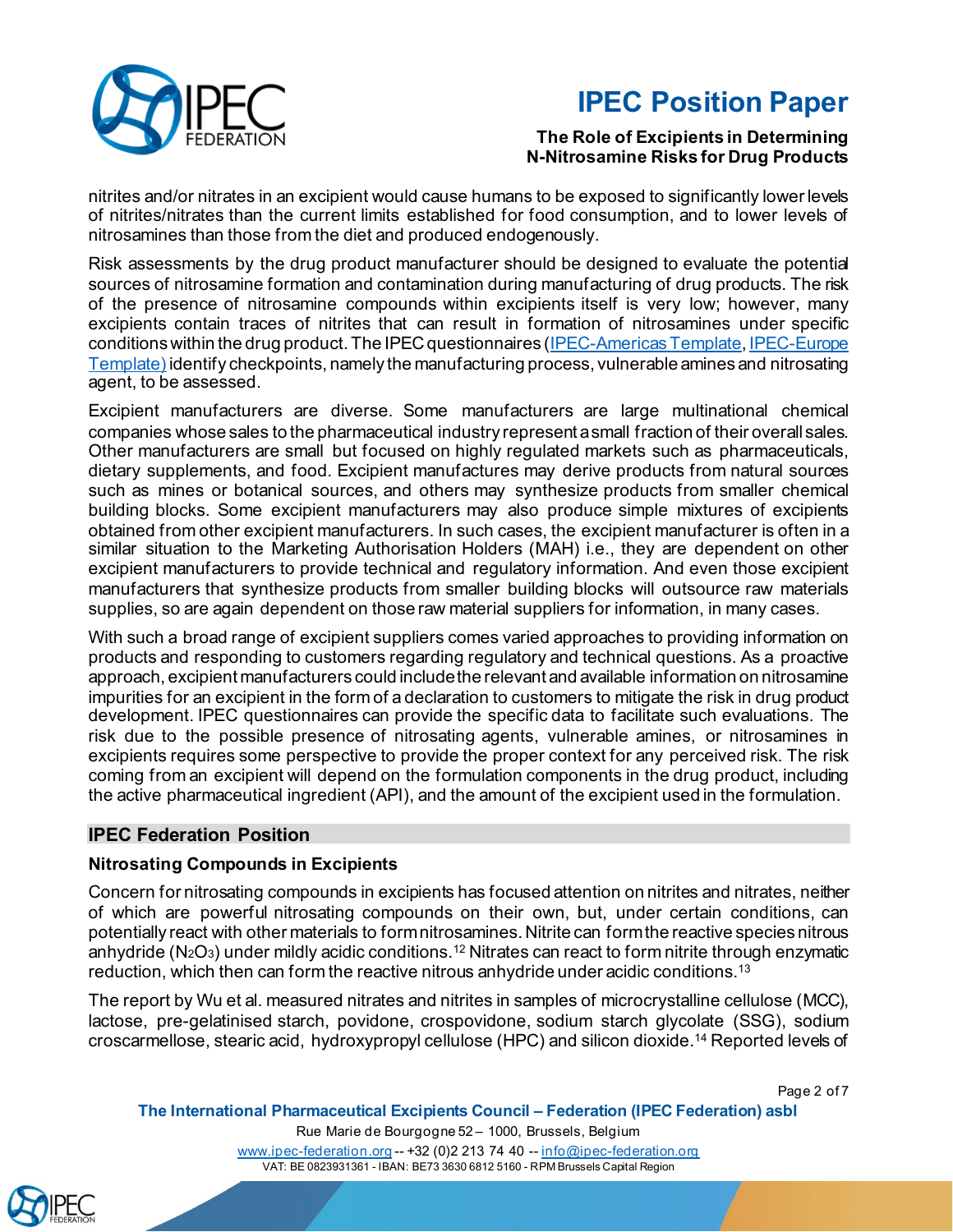

## **The Role of Excipients in Determining N-Nitrosamine Risks for Drug Products**

nitrites in the excipients ranged from 0.9 ppm (in a sample of HPC) up to 285.6 ppm (in a sample of SSG). Nitrate levels ranged from 3.5 ppm (HPC) to 183.1 ppm (SSG).

Water, raw materials, and excipient processing conditions could be sources of nitrites and nitrates. Excipient manufacturing can use potable and/or purified water. Typically, potable water has nitrite levels below 0.1 ppm and nitrate levels of 10 ppm and would not likely be a concern as a source of nitrosating agents.12 Where purified water is used to manufacture excipients, it is even less likely a factor of concern.Typically, purified water and potable water undergoes periodic testing and reporting of control levels for numerous chemical moieties including monitoring and controls for nitrites and nitrates.

As stated previously, nitrites are common precursor for nitrosating agents that have been reported in many excipients at ppm levels.<sup>14</sup> While nitrites are present in commonly used excipients at ppm levels, removing nitrites from excipients is not trivial. Rather than removing or limiting nitrites in excipients, the impact of nitrites in a given excipient should be evaluated individually for each drug product for any potential risk. Whether the presence of nitrites in an excipient is a significant risk factor will depend on the components in the drug product formulation.

So, is it necessary to introduce limits for nitrites in excipients? In general, no, for the following reasons:

- Implementing general limits for nitrites will not alleviate the risk of nitrosamine formation
- The amount of nitrite present in a drug product as a result of an excipient is dependent upon the amount of excipient used in the formulation

However, a thorough risk assessment on the drug product by the MAH or drug product manufacturer may conclude that the presence of nitrites in an excipient (at any level) is a risk for nitrosamine formation. In such cases, the MAH or drug product manufacturer should mitigate any risk in cooperation with the excipient supplier(s). Here, a limit for nitrites may be appropriate.

## **Vulnerable Amine Containing Excipients**

Vulnerable amines can be introduced to a drug product via the active drug substance, impurities in the active drug substance, counterions from pharmaceutical salts, and excipients. With respect to excipients, the questions that should be considered are: can an excipient directly introduce a nitrosamine or a reactive amine that can convert to a nitrosamine within a drug product? Or are there excipients known to contain nitrosamines? An example of an excipient that is known to contain a nitrosamine as an impurity is trolamine (triethanolamine) and the nitrosamine impurity is Nnitrosodiethanolamine. In the European Pharmacopeia, the limit for N-nitrosodiethanolamine is established at 24 ppb.<sup>15</sup> While this particular excipient may contain a nitrosamine impurity, in general, the risk of an excipient introducing a nitrosamine directly to a drug product is negligible.

Amino acid excipients (e.g., L-histidine, L-proline, L-arginine) and other vulnerable amine containing excipients (e.g., triethanolamine, considering diethanolamine being present up to 0.5% as by-product of the synthesis) have the potential to react with nitrosating agents and form nitrosamines within the drug product, especially for biologics where the final drug product is routinely a solution formulation. While nitrosation of amino acids are possible, it has been reported in the literature that these nitroso compounds are not carcinogenic.16-20 Similar to nitrites, the potential risk that may come from a

Page 3 of 7

#### **The International Pharmaceutical Excipients Council – Federation (IPEC Federation) asbl**

Rue Marie de Bourgogne 52 – 1000, Brussels, Belgium [www.ipec-federation.org](http://www.ipec-federation.org/) -- +32 (0)2 213 74 40 -- [info@ipec-federation.org](mailto:info@ipec-federation.org) VAT: BE 0823931361 - IBAN: BE73 3630 6812 5160 - RPM Brussels Capital Region

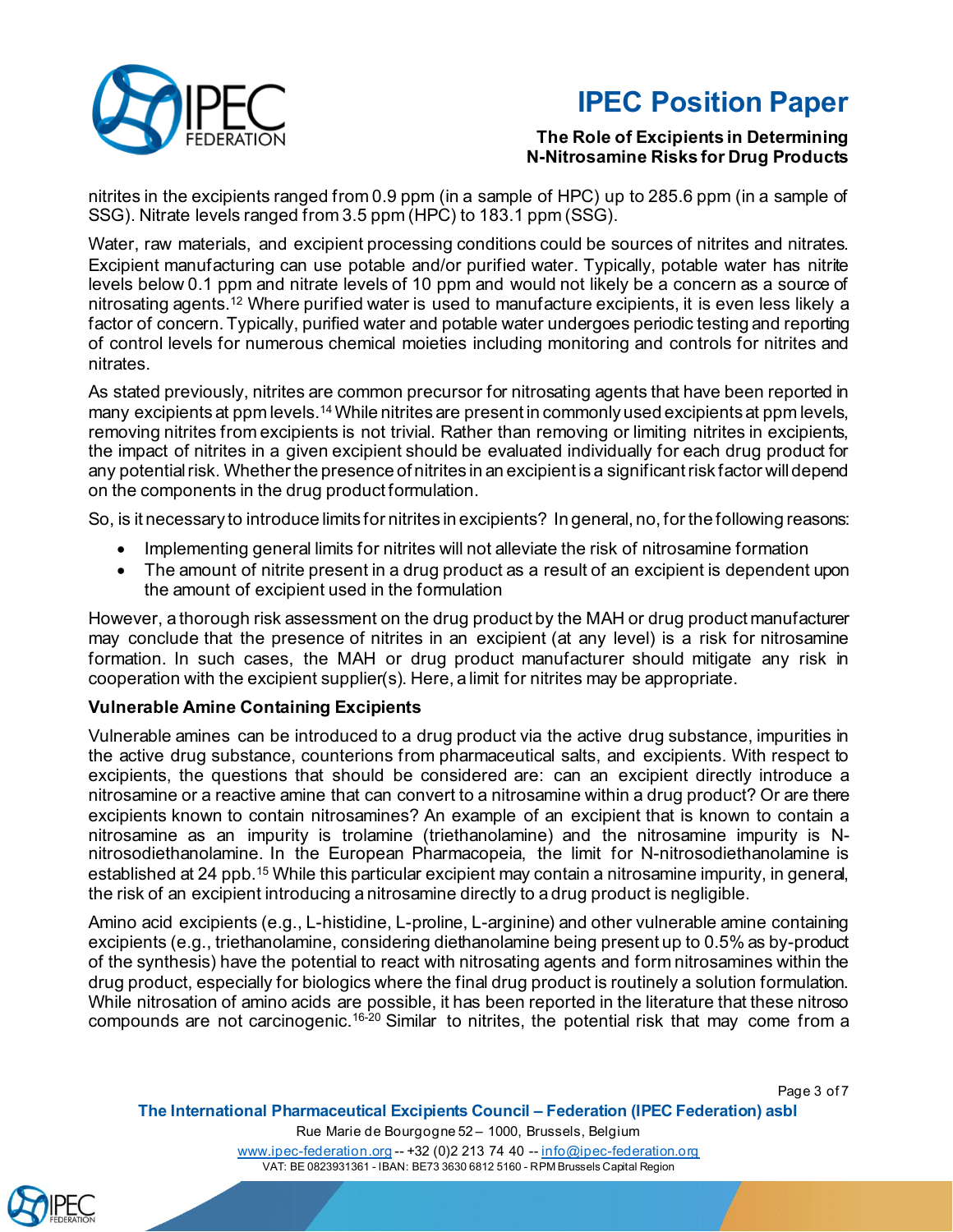

## **The Role of Excipients in Determining N-Nitrosamine Risks for Drug Products**

vulnerable amine present in trace amounts in an excipient will depend on the formulation composition and should be evaluated accordingly.

## **Responsibilities of ExcipientSuppliers**

As the previous sections highlight, nitrosating agents and vulnerable amines may be found in excipients, but the responsibility for overall risk assessment for the presence of nitrosamines in a drug product lies with the MAH or the drug product manufacturer, depending on the region. So, how should excipient manufacturers and/or suppliers support MAHs with global supply chains with their risk assessments? First, it should be made clear that excipient manufacturers are under no specific regulatory requirement to provide risk assessments on nitrosamines to regulatory agencies. However, it is in the interests of excipient manufacturers to provide information that would facilitate the safe use of their excipients generally, and equally for nitrosamines risk assessments. When levels of nitrites or vulnerable amine impurities are known to be present in an excipient, that information should be provided to the drug product manufacturer, drug product distributor, and/or MAH, by the excipient manufacturer or supplier.

### Available Information on Nitrosamines

Until the recent reports from regulatory authorities that nitrosamines were found in drug products, there was little cause for excipient manufacturers to contemplate the potential presence of nitrosamines or nitrosating agents in excipients. Therefore, excipient manufacturers typically do not have substantial databases of information on nitrosamines. On the other hand, excipient manufacturers generally have a detailed understanding of the manufacturing processes and the basic chemistry of the raw materials used. It is often possible to rule out the potential formation of nitrosamines based on this understanding. So, in summary, excipient manufacturers may be able to provide information that would potentially exclude the presence of nitrosamines, nitrosating agents (nitrites), or vulnerable amines, but they generally will not possess analytical testing data on these substances.

### Format for Providing Information

IPEC-Americas and IPEC-Europe have developed questionnaire templates that guide an excipient manufacturer through a series of questions to provide information about a given excipient and its manufacturing process to help inform the drug product manufacturers risk assessments. Many excipient manufacturers have been using these templates or similar formats to inform drug product manufacturers. While each template is different, either one can be used as a starting point for providing excipient information to customers. These templates are publicly available on the respective regional IPEC website [\(IPEC-Americas Template,](https://ipecamericas.org/news/nitrosamines-template-now-available-ipec-members) [IPEC-Europe Template\)](https://www.ipec-europe.org/uploads/publications/20210315-ie-questionnaire-for-excipient-nitrosamines-risk-evaluation-f-1615998997.docx).

## Reasonable Expectations / Misperceptions

Excipient manufacturers have fielded many requests for information on nitrosamines over the past couple of years and have seen a few misperceptions that should be addressed.

• Responsibility for drug product risk assessment – this lies solely with the MAH or the drug product manufacturer though excipient manufactures are generally providing information to support such assessments. While the regulatory responsibility is with the MAH, the excipient supplier should carefully evaluate the potential risks of its excipient. A risk assessment for an

Page 4 of 7

#### **The International Pharmaceutical Excipients Council – Federation (IPEC Federation) asbl**

Rue Marie de Bourgogne 52 – 1000, Brussels, Belgium

[www.ipec-federation.org](http://www.ipec-federation.org/) -- +32 (0)2 213 74 40 -- [info@ipec-federation.org](mailto:info@ipec-federation.org) VAT: BE 0823931361 - IBAN: BE73 3630 6812 5160 - RPM Brussels Capital Region

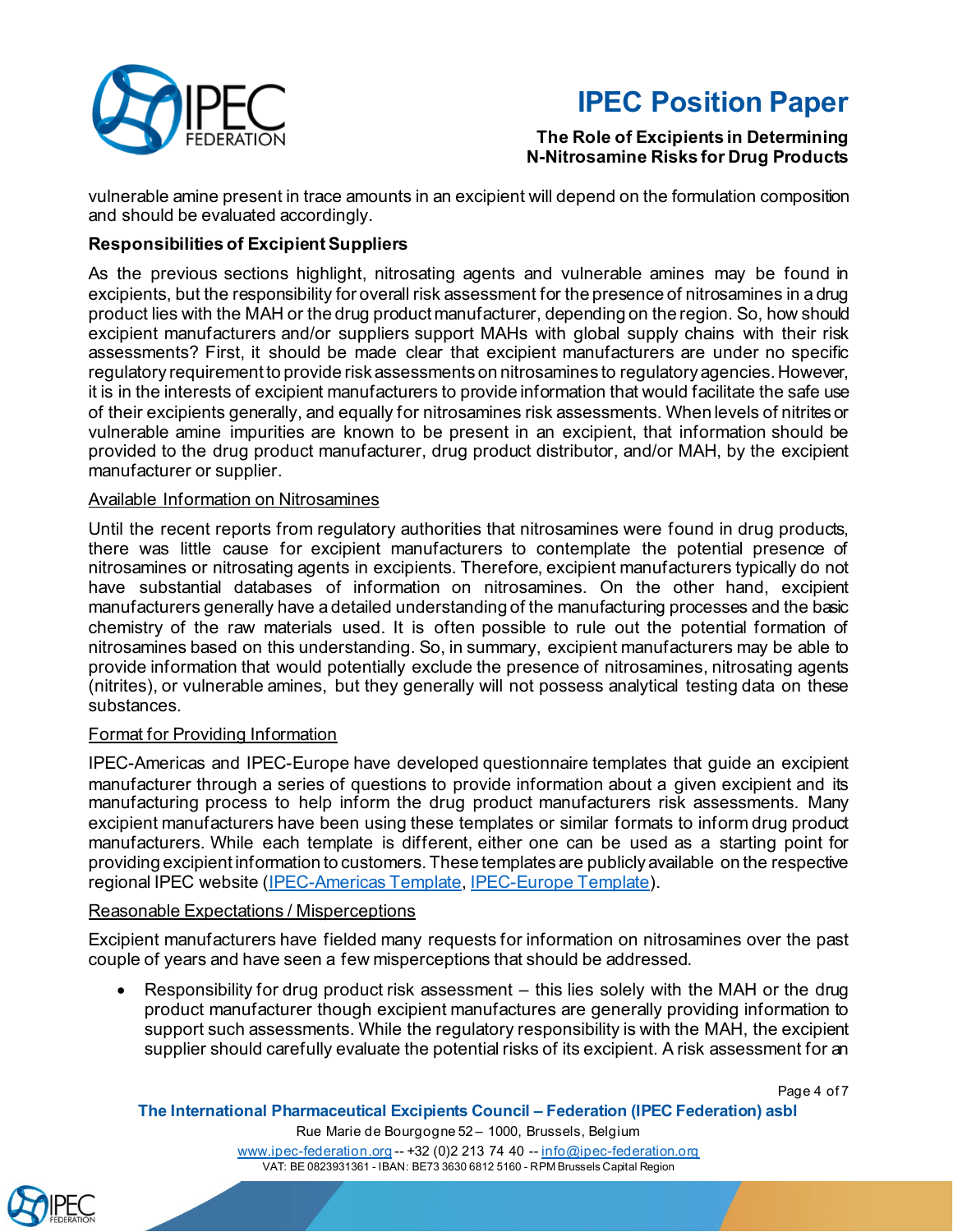

## **The Role of Excipients in Determining N-Nitrosamine Risks for Drug Products**

excipient is not a regulatory requirement for excipient suppliers, but they may play a role in evaluating the risk.

• Obligation to test – some drug product manufacturers have indicated that an excipient manufacturer should test their excipients to confirm the absence of nitrosamines and nitrites or provide typical levels. Excipient manufacturers are under no obligation to test excipients for these substances. Excipient manufacturers could voluntarily provide such data in cases where it is deemed to be warranted.

Most excipient manufacturers are willing to share insights into the manufacturing processes for their products to potentially rule out the likelihood for nitrosamines. The IPEC questionnaire templates are good resources for excipient manufacturers to provide information on this topic, and their use is encouraged.

## **Responsibilities of Excipient Users**

As communicated by regulatory agencies, the drug product manufacturer and/or MAH are responsible for completing acomprehensive risk assessment for the final drug product and sharing that as directed with the appropriate regulatory authorities. Considerations for the potential sources and processes that may contribute to the formation or contamination of nitrosamines should be thoughtfully evaluated. While excipients are typically not considered a major risk factor in terms of themselves being a direct source of nitrosamines, it is important to understand residual levels, if any, of nitrites that may be present in an excipient and that can potentially interact with other materials such as an API. The excipients can also be a potential source for vulnerable amines (present in the chemical structure such as amino acids) that can undergo a chemical reaction with trace amounts of nitrites to form nitrosamines in the drug product. It should not be assumed that the presence of nitrites or vulnerable amines in an excipient will automatically lead to nitrosamine formation as this would be dependent on the API and formulation components. Additionally, specific reaction conditions are needed (i.e., low pH, elevated temperature, etc.) for the formation of nitrosamines to occur. Care should be given when excipients are evaluated as an input for the drug product nitrosamine risk assessment to ensure proper conclusions are made. Collaborative discussions between the excipient manufacturer and the drug product manufacturer, drug product distributor, and/or MAH should occur when needed to ensure available excipient information is understood within its proper context. The ultimate goal is to ensure safe and effective medications are available for the treatment of patient ailments.

## **Path forward / Summary**

IPEC continues to monitor regulatory developments related to nitrosamines and drug products and any impact these may have on excipients or excipient manufacturers. The presence of nitrogencontaining components in an excipient does not necessarily lead to the formation of nitrosamines in a drug product. However, as components of excipients may contribute to the formation of nitrosamines in the final drug product, excipient suppliers should carefully evaluate the potential risk related to its excipients to assist drug product manufacturers to fulfil their regulatory obligations in conducting risk assessments for their drug products. Only the drug product manufacturer, drug product distributor, and/or MAH can determine the potential risk of nitrosamine formation in the context of the other components in specific formulations and manufacturing, packaging, and storage conditions. Therefore, IPEC supports the current focus of regulations on the drug product rather than requiring risk assessments or data from excipient manufacturers to be provided to the regulatory agencies.

Page 5 of 7

#### **The International Pharmaceutical Excipients Council – Federation (IPEC Federation) asbl**

Rue Marie de Bourgogne 52 – 1000, Brussels, Belgium [www.ipec-federation.org](http://www.ipec-federation.org/) -- +32 (0)2 213 74 40 -- [info@ipec-federation.org](mailto:info@ipec-federation.org) VAT: BE 0823931361 - IBAN: BE73 3630 6812 5160 - RPM Brussels Capital Region

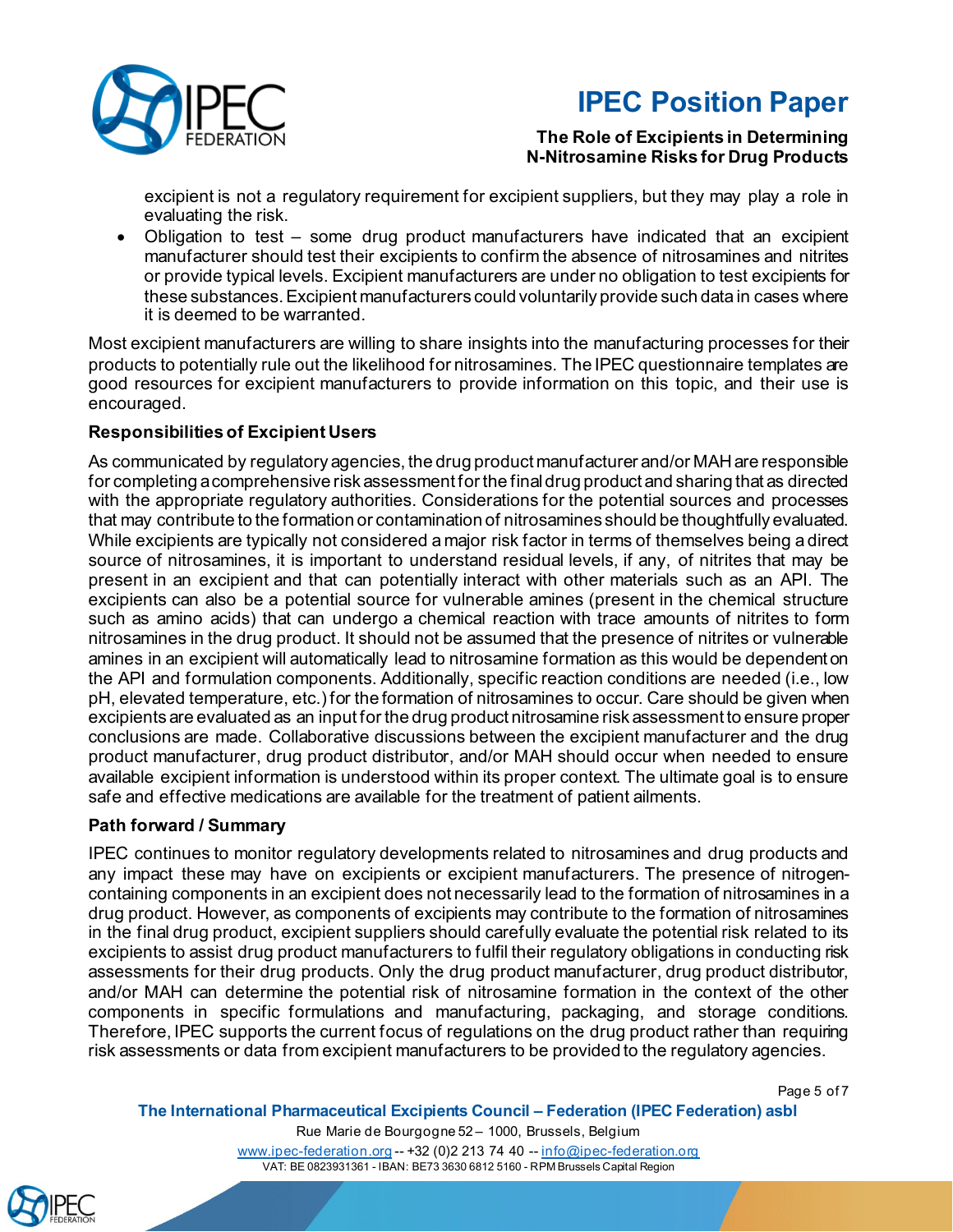

## **The Role of Excipients in Determining N-Nitrosamine Risks for Drug Products**

Future mitigation strategies should be focused on prevention of nitrosamine formation in drug products. Currently, excipients are viewed as risk factors for consideration during the drug product risk assessment. However, there are opportunities to explore the use of excipients as nitrosamine inhibitors in drug formulations. The FDA recently provided updates on possible strategies to reduce the risk of nitrosamine impurities in drug products.22 Within the update, the FDA encourages drug product manufacturers to explore innovative strategies to reduce the formation of nitrosamines in drug products. This is aligned with the investigation recently presented by Nanda. <sup>21</sup> The inhibition of nitrosamine formation in drug products may be possible with the careful evaluation of suitable inhibitors and excipients. However, for existing approved drug products this likely is a major investment and not a short-term solution.

## **References**

- 1. M7(R1) Mutagenic Impurities. ICH, Ed. 2017; Vol. Step 4.
- EMA reviewing medicines containing valsartan from Zhejiang Huahai following detection of an impurity: some valsartan medicines being recalled across the EU. Press Release, 05 July 2018.
- 3. Teasdale, A.; Popkin, M., Regulatory Highlights. *Org.Process Res. Dev.* 2019**,** *23 (7)*, 1292-1297.
- 4. Woodcock, J., Statement alerting patients and health care professionals of NDMA found in samples of ranitidine. Press Release, 13 September 2019.
- 5. EMA advises companies on steps to take to avoid nitrosamines in human medicines. Press Release, 26 September 2019.
- 6. Questions and answers on "Information on nitrosamines for marketing authorization holders." CMDh; Press Release, 20 December 2019.
- 7. EMA Nitrosamine impurities in human medicinal products: Procedure under Article 5(3) of Regulation EC (No) 726/2004 – Assessment Report (EMA/369136'2020). [https://www.ema.europa.eu/en/documents/referral/nitrosamines-emea-h-a53-1490](https://www.ema.europa.eu/en/documents/referral/nitrosamines-emea-h-a53-1490-assessment-report_en.pdf) [assessment-report\\_en.pdf](https://www.ema.europa.eu/en/documents/referral/nitrosamines-emea-h-a53-1490-assessment-report_en.pdf)
- 8. FDA Guidance: Control of Nitrosamines Impurities in Human Drugs. Guidance for Industry. February 2021 (Revision 1)[. https://www.fda.gov/regulatory-information/search-fda](https://www.fda.gov/regulatory-information/search-fda-guidance-documents/control-nitrosamine-impurities-human-drugs)[guidance-documents/control-nitrosamine-impurities-human-drugs.](https://www.fda.gov/regulatory-information/search-fda-guidance-documents/control-nitrosamine-impurities-human-drugs)
- 9. Report on Carcinogens, Fourth Edition, https://ntp.niehs.nih.gov/ntp/roc/content/profiles/nitrosamines
- 10. Bryan, N.S. et al. (2012) Ingested nitrate and nitrite and stomach cancer risk: An updated review. Food and Chemical Toxicology 50:3646-3665.
- 11. Gushgari, A.J. and Halden, R.U. (2018) Critical review of major sources of human exposure to N-nitrosamines. Chemosphere 210:1124-1136.
- 12. Ashworth, Dirat, Teasdale, and Whiting. (2020). Potential for the Formation of N‑Nitrosamines during the Manufacture of Active Pharmaceutical Ingredients: An Assessment of the Risk Posed by Trace Nitrite in Water. Organic Process Research & Development; 24:1629-1646.
- 13. Lundberg et al. Nature Reviews Microbiology, 2004.
- 14. Wu et al, Reactive Impurities in Excipients, PharmSciTech, 2011.
- 15. European Pharmacopeia. Trolamine Monograph. Edition 10.5. July 2021.

Page 6 of 7

### **The International Pharmaceutical Excipients Council – Federation (IPEC Federation) asbl**

Rue Marie de Bourgogne 52 – 1000, Brussels, Belgium